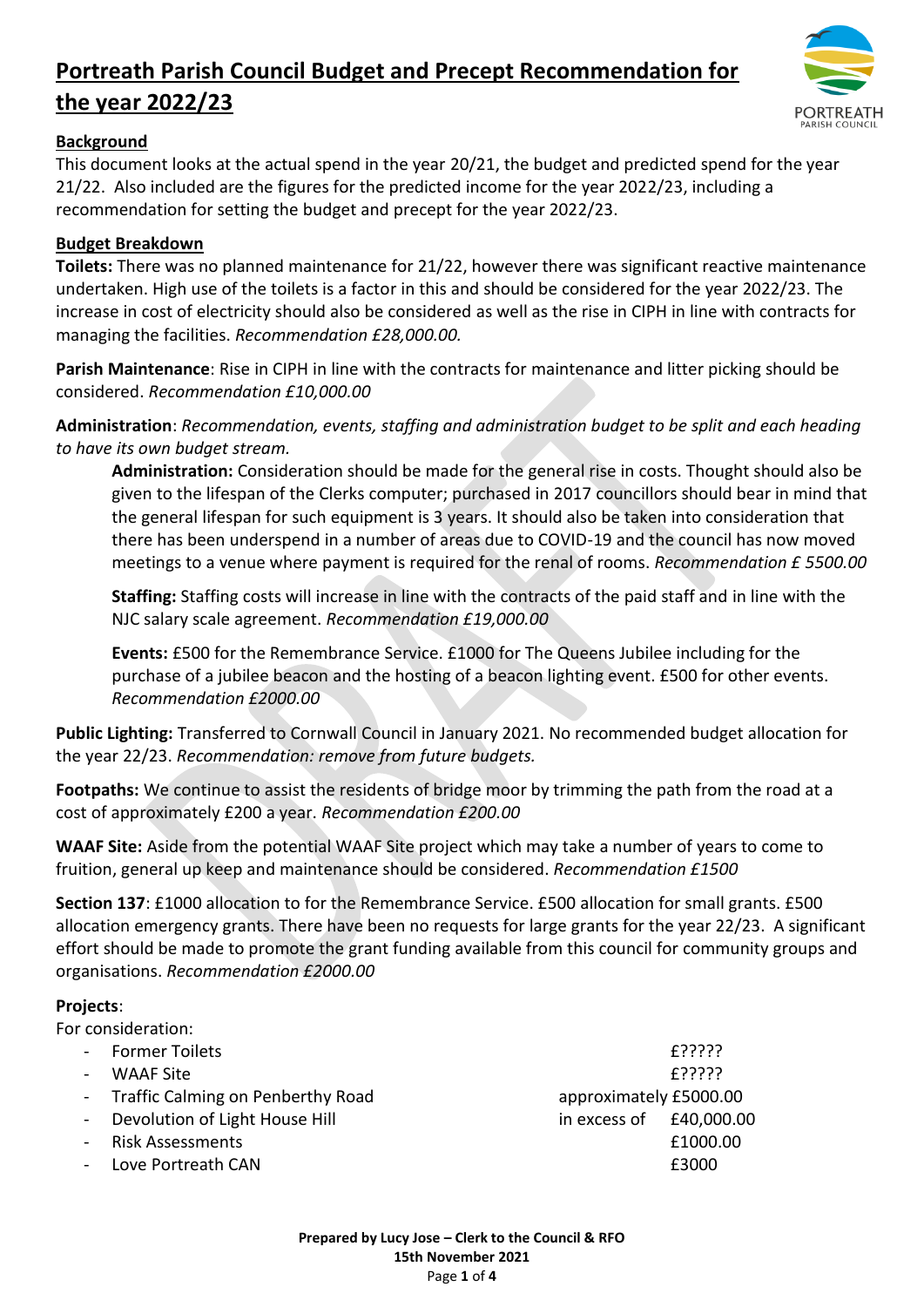

Recommendation:

- £2000 allocation to Former Toilets project to either see through the transfer to the PIC or if not a viable option funds to progress the backup options.
- £500 IT Support
- £500 for risk assessments actions
- £3000 to support Love Portreath CAN
- £500 general signage
- With no firm business plans for either the WAAF site or Lighthouse Hill, it is recommended budgets of £2000 for each area to continue with feasibility studies for the projects.

*Total Recommended Budget for Projects: £10,500.00*

**Contingency:** Reserve funds up to 20/21 were referred to as contingency fund. These were not earmarked and previously totalled approximately 23% of the precept.

#### **Reserves**:

Consideration should be given to allocation ear marked reserves in the following areas:

- **Election** to cover expenditure should an election be required: £*3000.00*
- Staffing to cover contractual obligations should staff be absent from work due to sickness: *£2200.00*
- **Future Projects** Building reserves for future projects: *£5,000.00*
- **Operational reserve,** minimum of 3 months running costs of the council up to 12 months for a small council (minimum of 25% of budget before including reserves) as recommended by the good Councillors Guide to Finance and Transparency. *Recommendation: £23,000.00*

| Area                        | <b>20/21 Actual</b><br><b>Spend</b> | 21/22 Budget | 21/22 Pre-<br>dicted Ex-<br>penditure | Recommended<br><b>Budget 22/23</b> |
|-----------------------------|-------------------------------------|--------------|---------------------------------------|------------------------------------|
| <b>Toilets</b>              | £25,706.00                          | £28,560.00   | £24,000.00                            | £28,000.00                         |
| <b>Parish Maintenance</b>   | £5,934.00                           | £11,900.00   | £10,830.00                            | £10,000.00                         |
| <b>Admin</b>                | £19,423.00                          | £21,317.00   | £4,000.00                             | £5,500.00                          |
| <b>Staffing</b>             |                                     |              | £17,000.00                            | £19,000.00                         |
| <b>Events</b>               |                                     |              |                                       | £2,000.00                          |
| <b>Public Lighting</b>      | £3,976.00                           |              |                                       |                                    |
| <b>Footpaths</b>            | £60.00                              | £200.00      | £120.00                               | £200.00                            |
| <b>WAAF Site</b>            | £90.00                              | £1,000.00    | £500.00                               | £1,500.00                          |
| S 137                       | £1,010.00                           | £2,000.00    | £1,750.00                             | £2,000.00                          |
| <b>Projects</b>             | £17,113.00                          | £11,000.00   | £6,000.00                             | £10,500.00                         |
| Contingency                 | £5,451.00                           |              |                                       |                                    |
| misc. expenditure           |                                     |              | £2,500.00                             |                                    |
| Total                       | £78,763.00                          | £75,977.00   | £66,700.00                            | £79,700.00                         |
| <b>Reserves</b>             |                                     |              |                                       |                                    |
| <b>Election</b>             |                                     | £3,000.00    |                                       | £3,000.00                          |
| <b>Staffing</b>             |                                     | £0           |                                       | £2,200.00                          |
| <b>Operational Reserve</b>  |                                     | £18,994.25   |                                       | £23,000.00                         |
| <b>Future Projects Fund</b> |                                     | £3,513.10    |                                       | £5,000.00                          |
|                             |                                     | £101,484.35  | <b>TOTAL</b>                          | £112,900.00                        |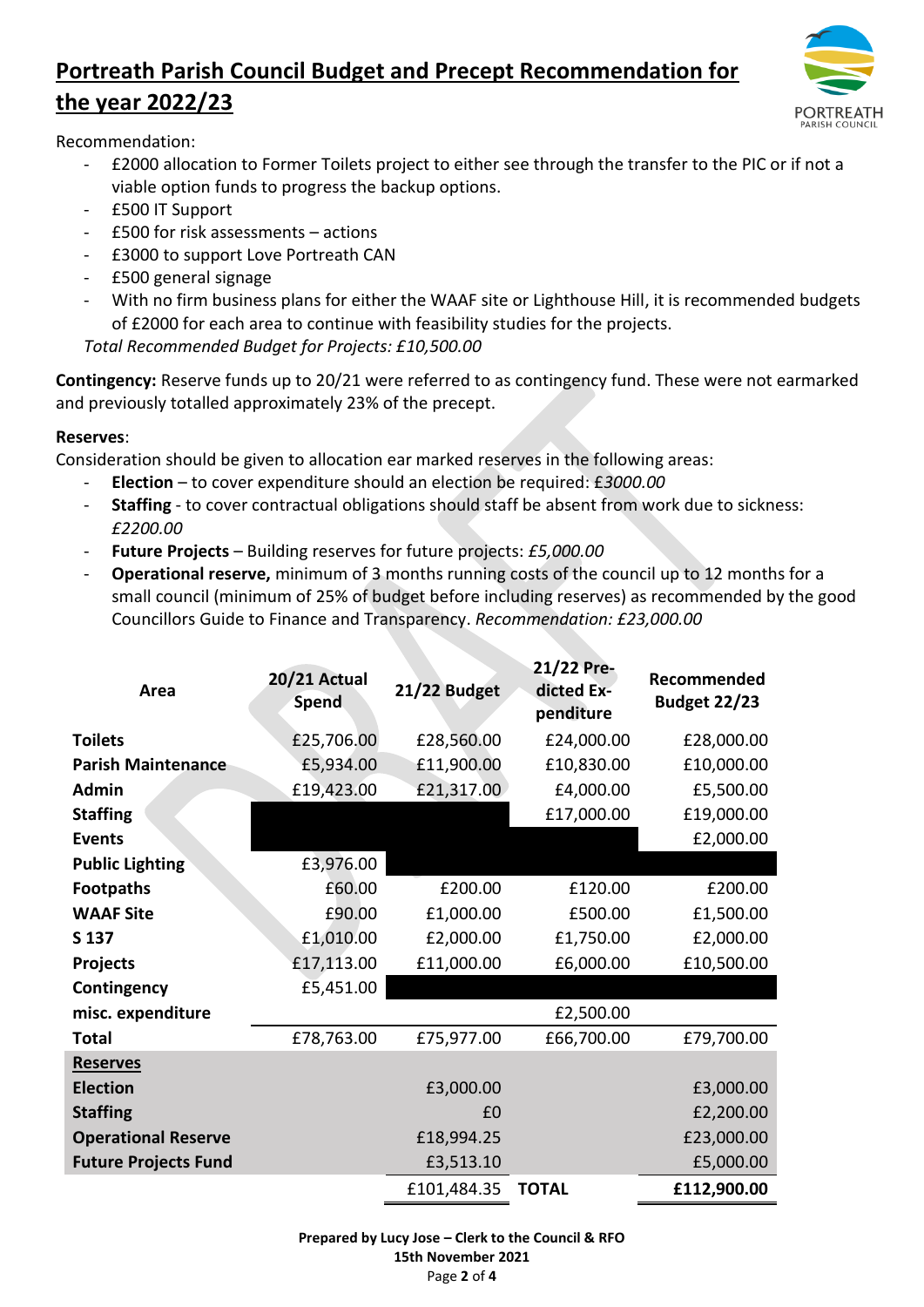

## **Budget Recommendation**

It is recommended that for this Council to continue to run and enable the projects planned to be delivered a budget of £112,900.00 would be required.

## **Balance Carried Forward**

It is anticipated that the balance of the accounts carried into the year 22/23 based on the predicted spend outlined above will be £ 39190.00

## **Predicted Income**

To date the only confirmed income for the year 22/23 is the CTS grant totalling £617.06. Any donations received in the past must not be relied upon being replicated in the current financial climate.

#### **Precept Increase Considerations:**

The below chart gives an indication of the effect the increase will have on the average council tax payer. The Council tax base has increased since setting of the 21/22 budget meaning there are more (Band D equivalent) council tax paying properties in the parish, sharing the cost of the precept.

|                                                                |            |            |            | comparison of potential precept amounts for<br>22/23 |            |            |            |            |                                         |
|----------------------------------------------------------------|------------|------------|------------|------------------------------------------------------|------------|------------|------------|------------|-----------------------------------------|
|                                                                | 19/20      | 20/21      | 21/22      | 22/23                                                | 22/23      | 22/23      | 22/23      | 22/23      |                                         |
| Precept                                                        | £49,200.00 | £50,000.00 | £65,000.00 | £65,000.00                                           | £70,000.00 | £73,093.00 | £75,000.00 | £80,000.00 |                                         |
| Over all<br><b>Increase</b><br>on<br>previous<br>year          | 2.50%      | 1.60%      | 30.00%     | 0.00%                                                | 7.70%      | 12.45%     | 15.40%     | 23.10%     |                                         |
| No of<br><b>Band D</b><br>equiva-<br>lent<br>Proper-<br>ties * | 614.25     | 623.92     | 595.35     | 599.7                                                | 599.7      | 599.7      | 599.7      | 599.7      | *Based<br>on99.1%<br>Collection<br>Rate |
| Precept<br>per an-<br>num                                      | £80.10     | £80.14     | £109.18    | £108.39                                              | £116.73    | £121.88    | £125.06    | £133.40    | * per Band<br>D Property                |
| Precept<br>per<br>month                                        | £6.67      | £6.68      | £9.10      | £9.03                                                | £9.73      | £10.16     | £10.42     | £11.12     | * per Band<br>D Property                |
| Precept<br>per<br>week                                         | £1.54      | £1.54      | £2.10      | £2.08                                                | £2.24      | £2.34      | £2.41      | £2.57      | * per Band<br>D Property                |
| $% In-$<br>crease                                              | 0.56%      | 0.05%      | 36.24%     | $-0.95%$                                             | 6.60%      | 11.42%     | 14.76%     | 22.38%     | * per Band<br>D Property                |